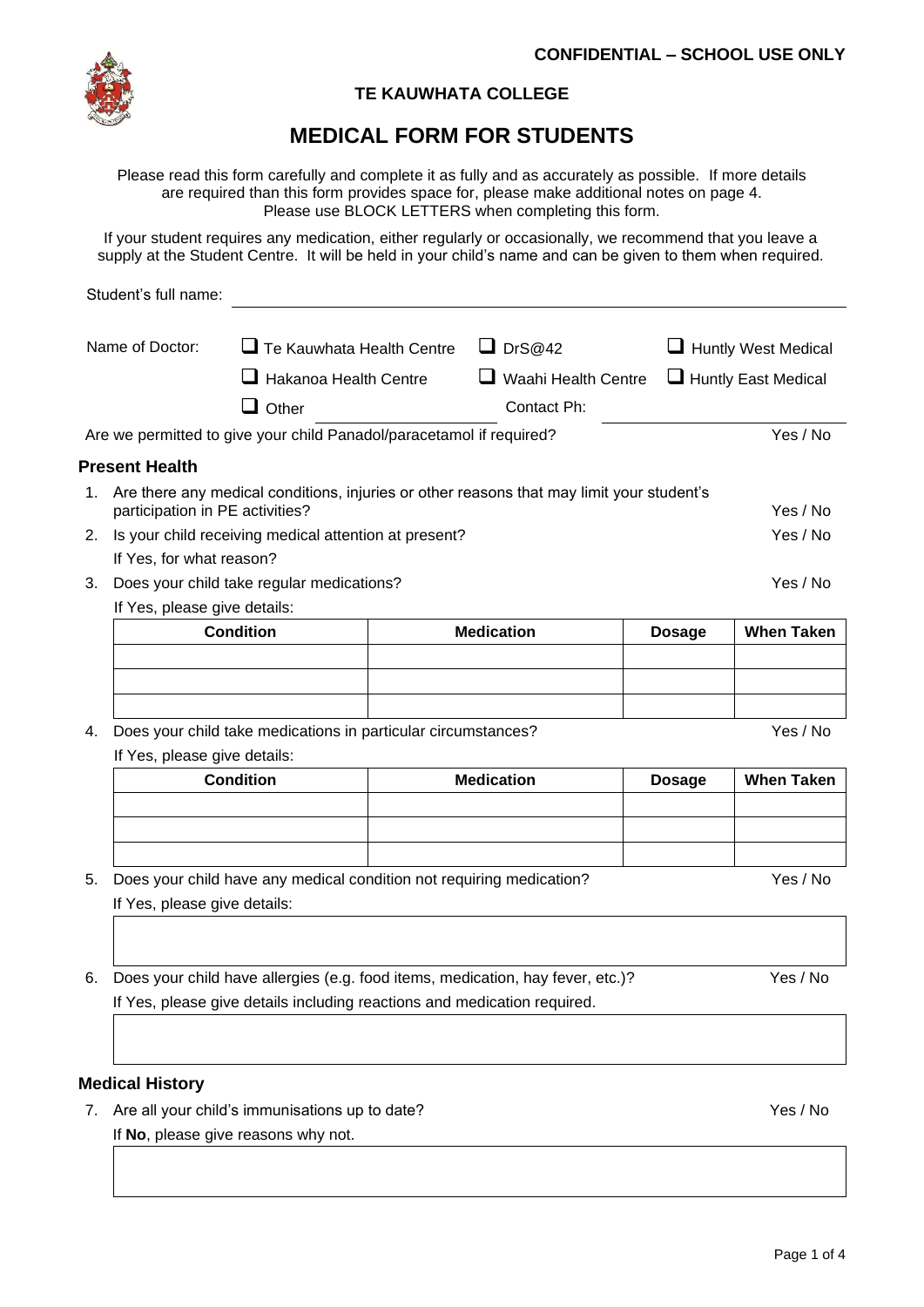#### **CONFIDENTIAL – SCHOOL USE ONLY**

#### 8. Has your child had a tetanus injection? The set of the set of the set of the Yes / No

If Yes, please provide the date:

9. Has your child ever had consultation with, or treatment from, the following specialists:

| <b>Specialist</b> | When | Reason | <b>Treatment</b> | <b>Follow Up</b> |
|-------------------|------|--------|------------------|------------------|
| Orthopaedic       |      |        |                  |                  |
| Speech Therapist  |      |        |                  |                  |
| Physiotherapist   |      |        |                  |                  |
| Counsellor        |      |        |                  |                  |

10. Does your child have any hearing problems? The state of the state of the Yes / No If Yes, please give details:

11. Does your child have any vision problems? The state of the state of the Yes / No If Yes, please give details:

12. Does your child have a physical disability? The state of the state of the Yes / No If Yes, please give details:

Would your child require special assistance at school? Ves / No If Yes, please give details:

### 13. Has your child had any of the following:

Major accidents – if Yes, please give details:

Operations – if Yes, please give details:

Head injuries/concussion – if Yes, please give details:

14. Has your child shown, or been treated for, any of the following in the last 12 months:

| Aggression?                                      | Yes / No | Depression?       | Yes / No |  |
|--------------------------------------------------|----------|-------------------|----------|--|
| Temper Tantrums?                                 | Yes / No | Eating Disorders? | Yes / No |  |
| If Yes to any of the above, please give details: |          |                   |          |  |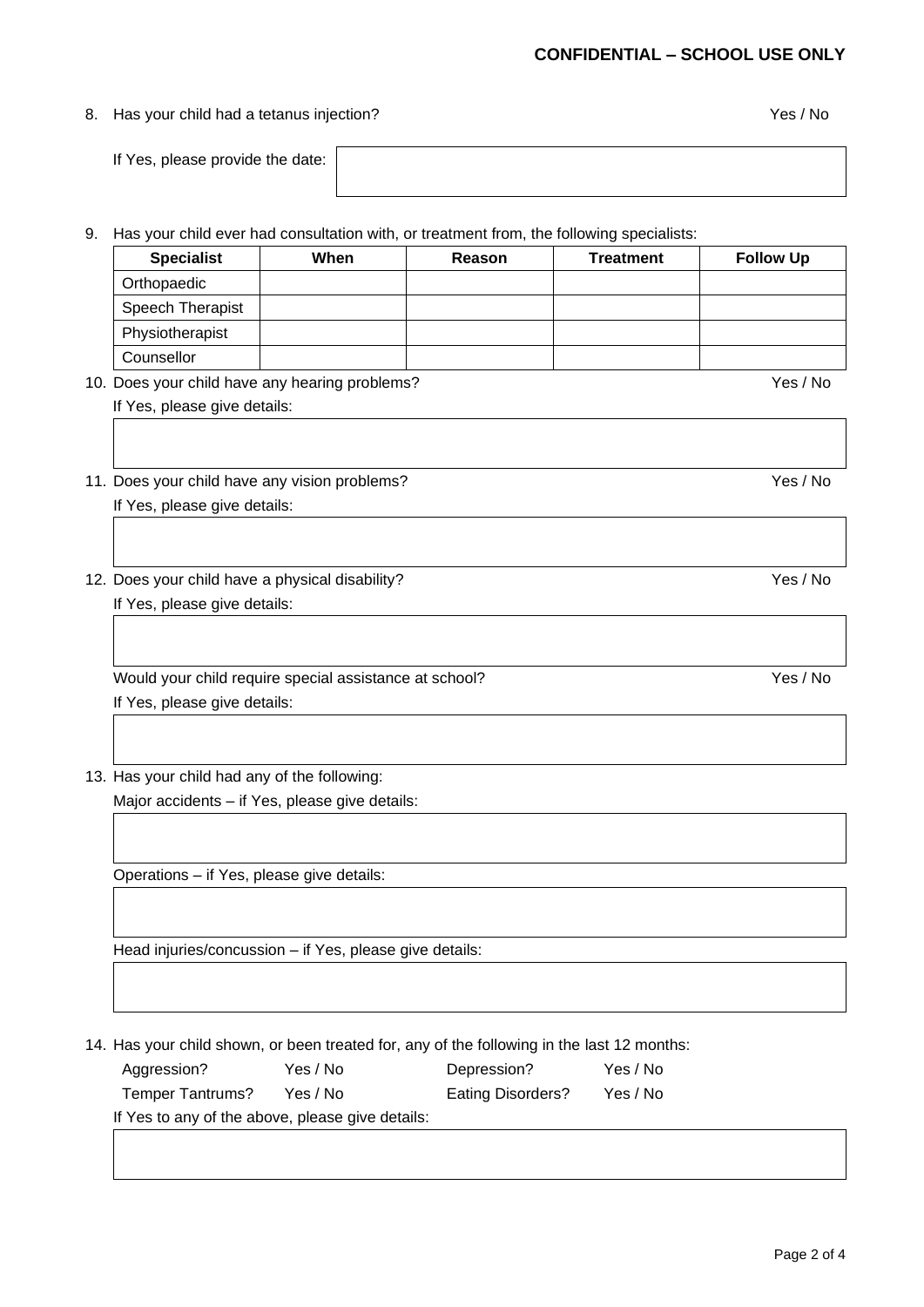### **CONFIDENTIAL – SCHOOL USE ONLY**

15. Has your child ever suffered any of the following – if Yes, please give details:

| <b>Disease</b>           |          | Date | <b>Treatment</b> |
|--------------------------|----------|------|------------------|
| Chicken Pox              | Yes / No |      |                  |
| Measles                  | Yes / No |      |                  |
| Mumps                    | Yes / No |      |                  |
| <b>Whooping Cough</b>    | Yes / No |      |                  |
| <b>Glandular Fever</b>   | Yes / No |      |                  |
| Meningitis               | Yes / No |      |                  |
| Bladder/kidney infection | Yes / No |      |                  |
| Anaemia                  | Yes / No |      |                  |
| Other (specify):         | Yes/No   |      |                  |

16. Does your child have any of the following – if Yes, please give details:

| <b>Disease</b>              |          | Date when first<br>appeared/<br>diagnosed | <b>Treatment</b> |
|-----------------------------|----------|-------------------------------------------|------------------|
| Epilepsy                    | Yes / No |                                           |                  |
| <b>Diabetes</b>             | Yes / No |                                           |                  |
| Eczema                      | Yes / No |                                           |                  |
| <b>Heart Condition</b>      | Yes / No |                                           |                  |
| <b>Thyroid Disorder</b>     | Yes / No |                                           |                  |
| Asthma                      | Yes / No |                                           |                  |
| Haemophilia                 | Yes / No |                                           |                  |
| Recurring Headache/Migraine | Yes / No |                                           |                  |
| ME/Chronic Fatigue Syndrome | Yes / No |                                           |                  |
| Other (specify):            | Yes/No   |                                           |                  |

17. Has your child been **IMMUNISED** against the following ?:

#### **NOTE We require a copy of current Immunisation records for filing Attached: Yes**

| <b>Disease</b>     |          |                |                            |
|--------------------|----------|----------------|----------------------------|
| Covid 19           | Yes / No | 1st Dose Date: | 2 <sup>nd</sup> Dose Date: |
| Diphtheria         | Yes / No |                |                            |
| <b>Hepatitis B</b> | Yes / No |                |                            |
| <b>HIB</b>         | Yes / No |                |                            |
| Measles            | Yes / No |                |                            |
| <b>MeNZBTM</b>     | Yes / No |                |                            |
| Mumps              | Yes / No |                |                            |
| Pertussis          | Yes / No |                |                            |
| Polio              | Yes / No |                |                            |
| Rubella            | Yes / No |                |                            |
| Tetanus            | Yes / No |                |                            |
| Tuberculosis       | Yes / No |                |                            |
|                    |          |                |                            |